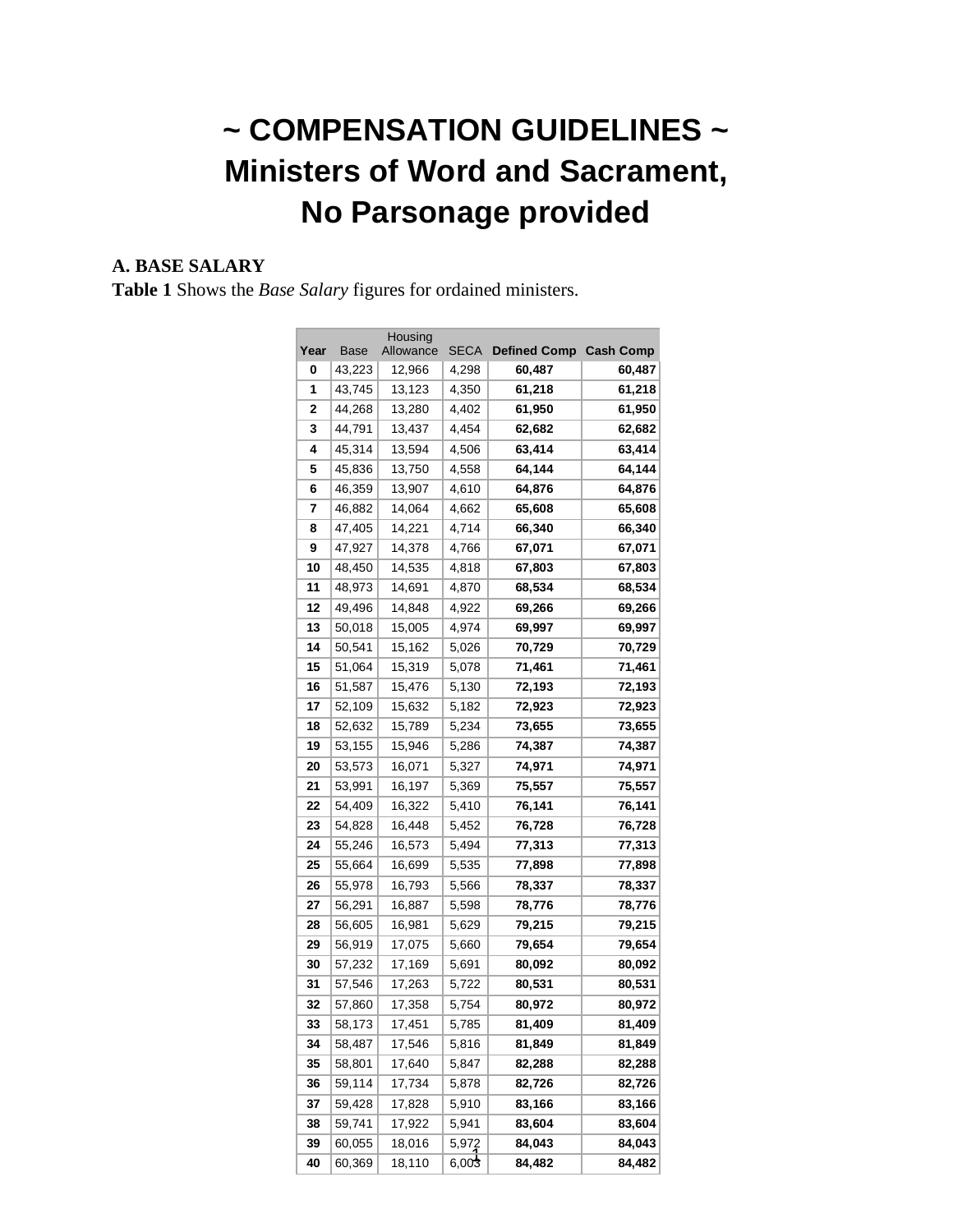Notes about this table. The column labeled "Cash compensation" is what the Pastor will actually be paid. The column "Defined Compensation" is a technical term used by Portico. It includes all compensation to the Pastor and is used to calculate the cost of the Pastor's pension and health care plan. The Defined Compensation is the same for all Pastors, parsonage or not, however when no parsonage is offered Defined and Cash Salary are the same. These figures can be broken down further as Table 1 shows.

#### **HOUSING ALLOWANCE**

United Sates tax law allows the congregation to designate a part of the Pastor's salary as housing allowance. The benefit to the Pastor is that the housing allowance is not taxable for income tax purposes.

#### **SELF EMPLOYMENT COMPENSATION ALLOWANCE (SECA)**

Congregation should provide a minimum allowance that corresponds to the employer portion of social security taxes (7.65% of salary plus housing allowance for 2020) as is done by the Southern Ohio Synod. Congregations may further choose to provide for some or all of the remaining social security taxes (7.65% for 2020). The Pastor reports it as salary regardless what is provided.

#### **AUTOMOBILE EXPENSES**

When a Pastor is required to use her/his automobile in carrying out his/her ministry and responsibilities, the use of the automobile should be considered a business expense of the congregation. The congregation may negotiate with the Pastor to:

1. Lease or purchase an automobile for use by the Pastor and pay all related expenses; or 2. Pay a cents-per-mile reimbursement for actual business miles driven at the current IRS rate when the Pastor uses his or her automobile (Check the IRS website at www.irs.gov for the latest mileage reimbursement rate.); or

3. Pay the Pastor an equal monthly allowance sufficient which is reported to the IRS as taxable income

# **It is recommended that the congregation budget \$3,000/ year as Automotive Expenses, depending on local conditions.**

#### **PROFESSIONAL EXPENSES**

Professional expenses include books, professional journals, magazines, vestments and other costs that help a Pastor carry on an effective ministry in the congregation. The congregation may negotiate with the Pastor to either:

1. Pay all professional expenses as they occur with no maximum; or

2. Pay all professional expenses as they occur up to a maximum allowance; or

3. Establish an expense allowance paid in equal monthly installments which must be reported as taxable income.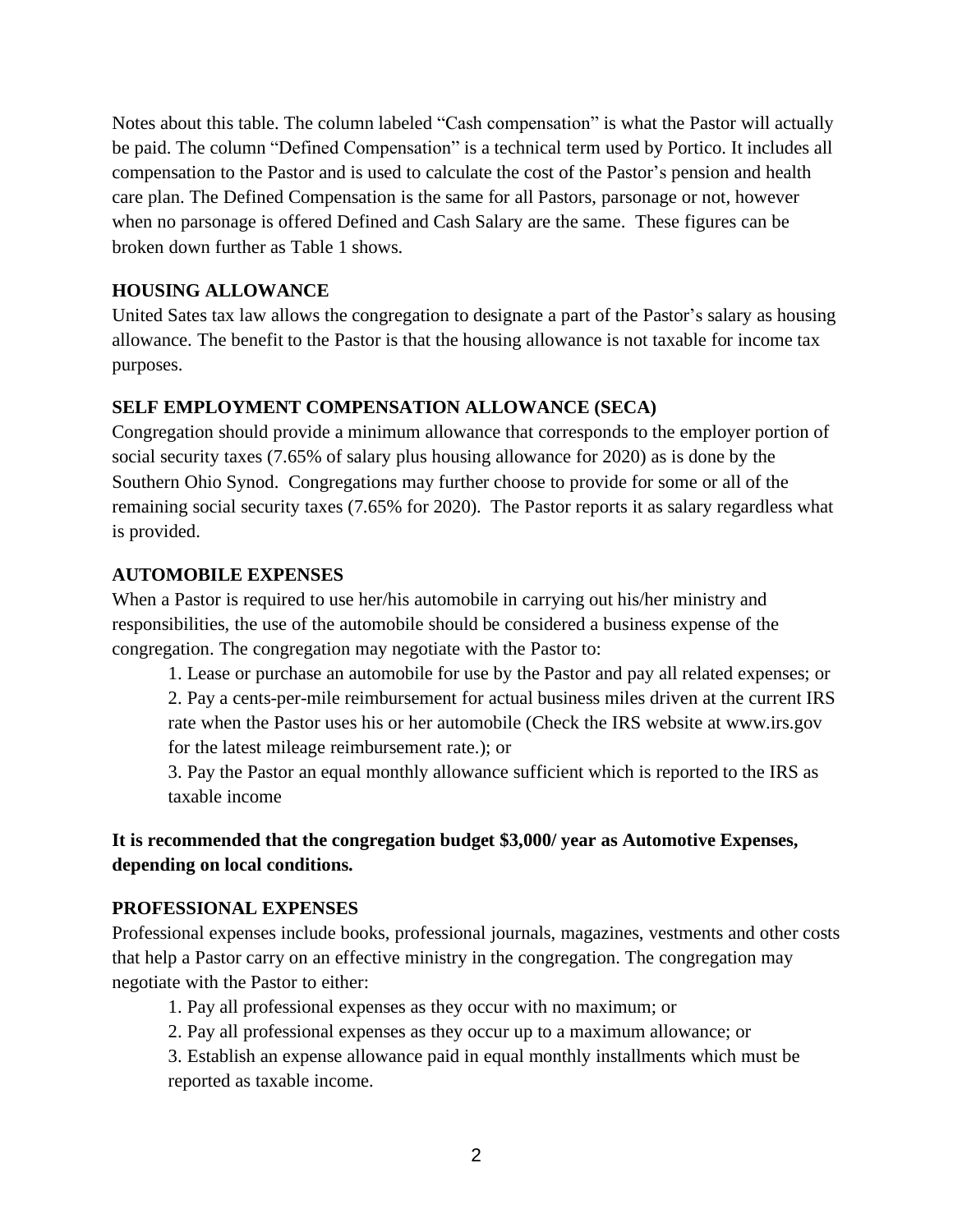Reimbursing the Pastor for the use of his/her personal phone in the conduct of day to day ministry needs to be considered as a professional expense.

# **It is recommended that the congregation budget professional expenses in these amounts: \$400/ year — general expenses**

**\$1200/ year — single line cost of cell service. (\$100 per month)**

Congregations may want to consider increasing professional expense allowances at certain times, such as after a move or during periods of increased continuing education. It shall be understood that purchases are the property of the Pastor.

# **CONTINUING EDUCATION ALLOWANCE**

Continuing education is an investment in the ministry of our Pastors. It is important for Pastors to improve or acquire skills, and experience personal and professional growth for a more effective ministry. The ELCA recommends that Pastors have a minimum of 50 contact hours of continuing education per year. In addition to vacation, therefore, congregations are encouraged to make available at least two weeks per year (including two Sundays) for Pastors to engage in continuing education.

**It is recommended that the congregation budget a minimum of \$1,200 per year** to assist the Pastor in meeting the costs of tuition, books, supplies, travel and living expenses while on educational leave, as well as continue the Pastor's regular compensation.

Continuing education time and allocated funds accrue to an individual Pastor in relation to a call in a particular congregation. When a Pastor leaves that specific call, accrued continuing education time and funds are forfeited. Additionally, continuing education time and funds may not be transferred to a Pastor who replaces a Pastor in a place where such time has accrued.

# **PENSION, HEALTH, SURVIVOR AND DISABILITY BENEFITS**

Congregations shall sponsor the Pastor in the Pension and Other Benefits Program of the ELCA, Portico Benefit Services, which provides retirement, disability, survivor, and medical-dental coverage. Sponsorship will include medical-coverage for the Pastor's spouse and children unless they have other employer-provided group medical insurance coverage and the Pastor consents to waiving medical-dental coverage for them under the ELCA program.

Portico currently offers a range of plans to best match the Pastor's healthcare needs. Some plans offer a healthcare spending account that allows both the Pastor and the congregation to set aside money the Pastor can spend on any medical expenses. Whichever plan the Pastor believes is best fit to the Pastor's family, **the congregation should budget for Portico's GOLD level coverage, regardless of which plan the Pastor chooses.**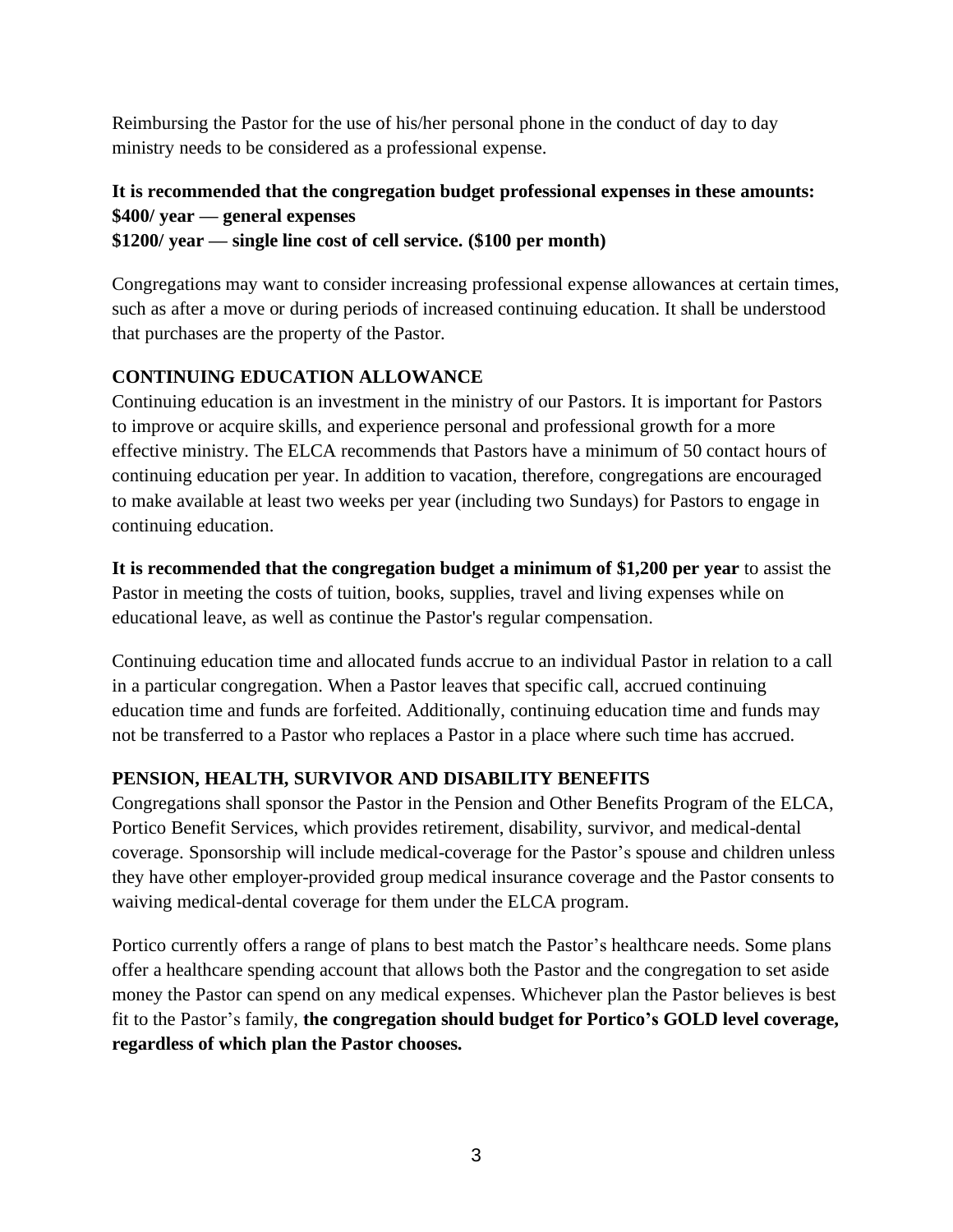Portico Benefit Services adjusts contribution rates annually based on current economic and regional realities. The board sends a letter to each congregation in mid-August that delineates the figures for the next year. The most current contribution rates may be also acquired by visiting the Board of Pensions web site and following the instructions for its easy-to-use contribution rate calculator at http://www.porticobenefits.org. Portico Benefit Services is happy to answer questions about their benefits programs. Call them at their Service Center at 1-800-352-2876 or 1-612-333-7651.

#### **AN EXAMPLE**

As an example, let us consider a congregation which is calculating the salary and cost of a Pastor's ministry who is 40 years old and a 12-year veteran. Using the figures in Table 1, they would arrive with the following.

|                             | <b>Negotiated</b><br><b>Comp</b> | <b>Cash Comp</b><br><b>Guideline</b> |
|-----------------------------|----------------------------------|--------------------------------------|
| Salary & Housing            |                                  |                                      |
| Salary                      | 49,496                           |                                      |
| <b>Housing Allow</b>        | 14,848                           |                                      |
| FICA Reimb (SECA)           | 4,922                            |                                      |
| Total                       | 69,266                           | 69,266                               |
|                             |                                  |                                      |
| <b>Benefits</b>             |                                  |                                      |
| Health & Pension            | 30,470                           |                                      |
| <b>Continuing Education</b> | 1,200                            | 1,200                                |
| <b>Professional Exp</b>     | 1,600                            | 1,600                                |
| Automobile Exp              | 3,000                            | 3,000                                |
| Total                       | 36,270                           |                                      |
| <b>Total Compensation</b>   | 105,536                          |                                      |

#### **TABLE2: A SIMPLE SALARY STATEMENT:**

In this example, the congregation has chosen to designate \$14,848 as a housing allowance. This designation has to be made by a meeting of council or congregation that sets this amount by a recorded motion in the meeting. This can easily be done at adoption of Congregational Budget. Here, a SECA of \$4,922 has also been designated.

This congregation chose to budget \$1,200 to invest in its Pastor's continuing education. They also chose to use the recommended amounts for professional expenses and cellphone usage, as well as for the Automobile Allowance.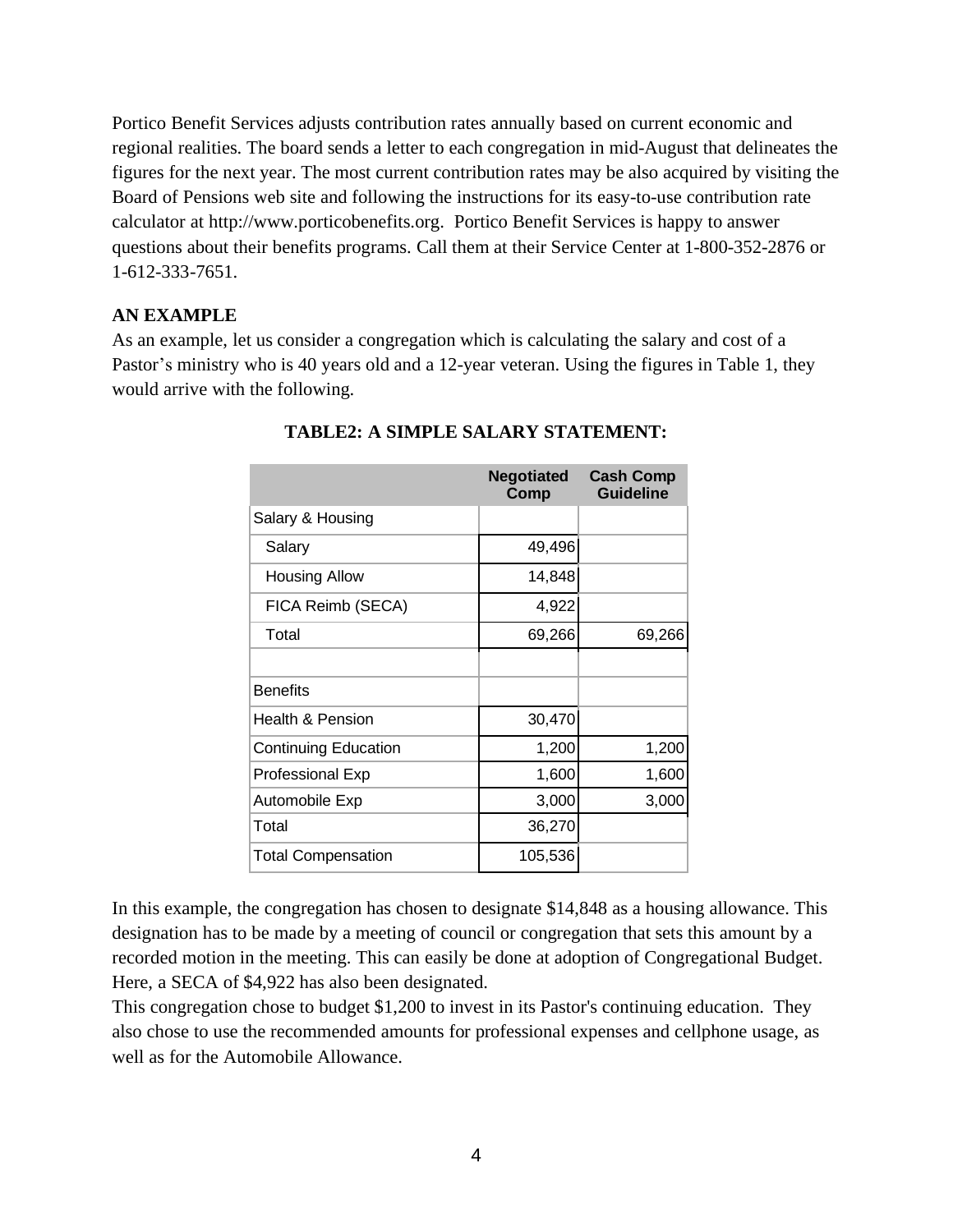In this example, the Pastor has a family so the congregation has contacted Portico and has been quoted a cost of medical, pension, and survivor benefits of \$30,470. The total for the Pastoral ministry budget line in this congregation would then be: \$105,536.

#### **DETAILED CALCULATIONS**

Though the above example is sufficient for understanding the salary of the Pastor further detail is needed for the **congregation's treasurer**. Here the salary is broken down further so the proper filings with the internal Revenue Service can be made and so that the proper contributions to Portico can be calculated.

| Ln             | <b>Item</b>                         | <b>Negotiated</b><br>Comp | <b>Guideline</b> | <b>Comment</b>                                             |
|----------------|-------------------------------------|---------------------------|------------------|------------------------------------------------------------|
| 1              | Salary                              |                           |                  |                                                            |
| $\overline{2}$ | <b>Guideline Base</b>               | 49,496                    | 49,496           |                                                            |
| 3              | Merit Increase                      |                           |                  |                                                            |
| 4              | Local Cost of Living Adj            |                           |                  |                                                            |
| 5              | <b>Additional Negotiated Salary</b> |                           |                  |                                                            |
| 6              | <b>Total Salary</b>                 | 49,496                    |                  | Sum of Lines 2 to 5                                        |
| $\overline{7}$ | <b>Housing Allow</b>                | 14,848                    |                  |                                                            |
| 8              | Salary plus Housing Allowance       | 64,344                    |                  |                                                            |
|                | 9 FICAReimb (SECA)                  | 4,922                     |                  | Recommended: 7.65% of Line 8                               |
|                | 10 Cash Compensation                | 69,266                    |                  | 63,951 Line8 + Line 9                                      |
| 11             | <b>Defined Compensation</b>         | 69,266                    |                  | 63,951 Line8 + Line 9                                      |
|                | 12 IRS Taxable Compensation         | 54,418                    |                  | Line $6 +$ Line $9$                                        |
| 13             |                                     |                           |                  |                                                            |
| 14             | <b>Benefits</b>                     |                           |                  |                                                            |
| 15             | Health & Pension                    | 30,470                    |                  | Recommended: Portico Gold,<br>10% Retirement using Line 11 |
| 16             | <b>Continuing Education</b>         | 1,200                     | 1,200            |                                                            |
| 17             | Professional Exp                    | 1,600                     | 1,600            |                                                            |
| 18             | Automobile Exp                      | 3,000                     | 3,000            |                                                            |
| 19             | <b>Total Benefits</b>               | 36,270                    |                  |                                                            |
|                | 20 Total Compensation               | 105,536                   |                  | Line 10 + Line 19                                          |

# **TABLE 3: DETAILED SAMPLE CALCULATION**

Note, please, that SECA is calculated based on total salary in Line 8 and includes the portion of the Pastors Cash Compensation that has been declared a Housing Allowance. Also note that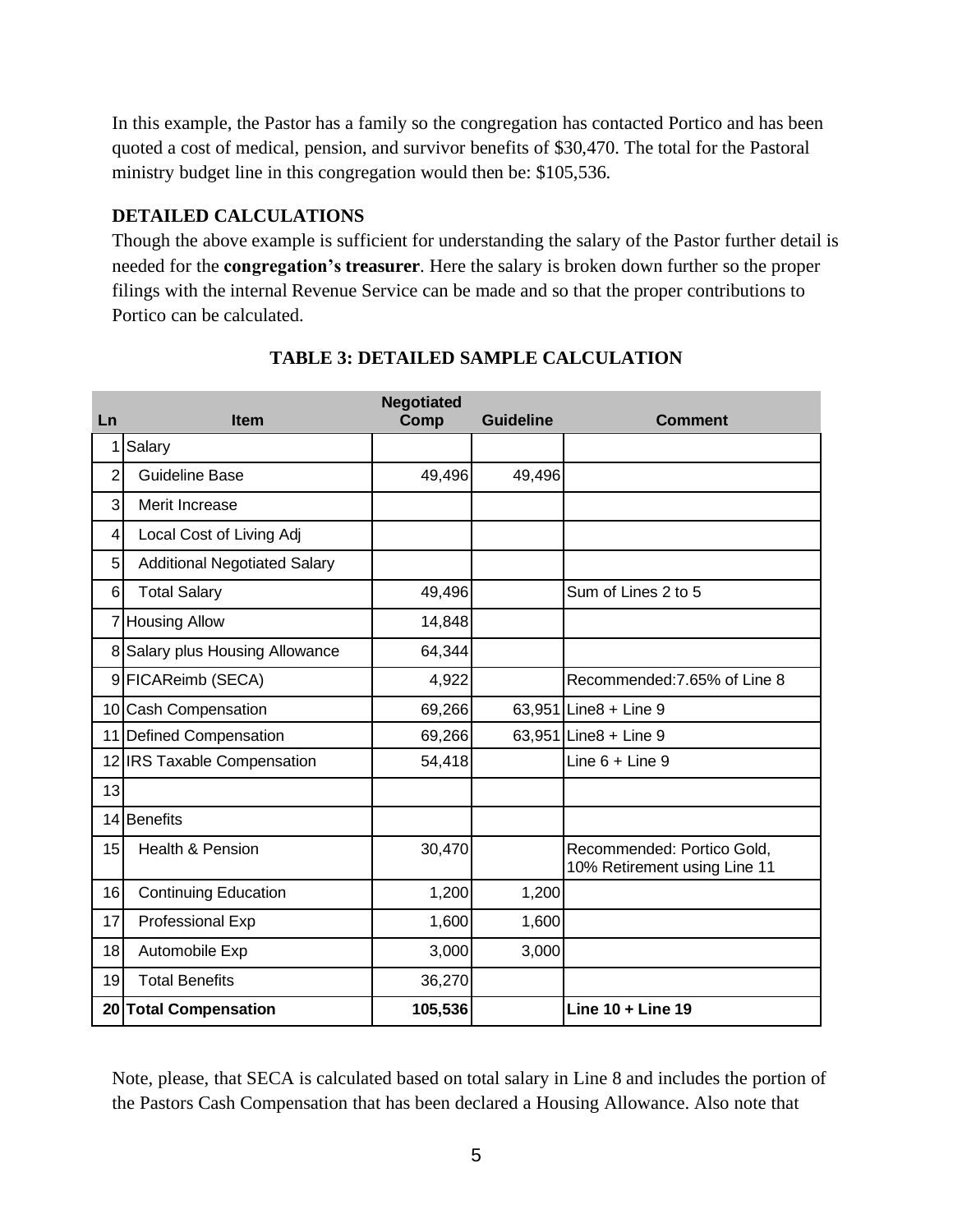Taxable Compensation does include the SECA allowance but excludes the Housing Allowance. However, when determining the Health and Retirement contributions to Portico, Total Defined Compensation, Salary plus Housing Plus SECA is used.

#### **OTHER CONSIDERATIONS**

Our congregations come in many sizes, yet these guidelines use years of service as the prime factor of setting the salary of the Pastor. This is so because different size congregations require different skill sets, though these skill sets overlap to a certain degree. A larger congregation or one that finds itself financially well blessed might well afford to pay its Pastors a higher salary than proposed in this document and can add an additional amount to line 5 in Table 3. Such a congregation is invited to prayerfully do exactly that.

When a vacancy occurs in a staff ministry the remaining rostered leaders are naturally asked to shoulder extra duties and work extra hours to sustain the ministry of the congregation. At such time a bonus for extra work is appropriate and needs to be added to the remaining rostered leaders' salaries for the duration of the vacancy.

Staff ministries require further consideration by the congregation. Invariably, one Pastor is designated as the "lead Pastor." The congregation should strongly consider paying the lead Pastor at a rate equal or higher than the associate(s). For example: A newly called lead Pastor with less experience may share ministry with a more experienced associate Pastor.

The Southern Ohio Synod territory is economically highly diverse. In 2018 the Bureau of Labor Statistics reported that the average weekly wage in the synod's territory ranged from \$576 at the low end to \$1,205 at the high end. The guidelines here offered are aimed at the average Lutheran Pastor in Ohio. Both Pastor and congregation need to look seriously and with prayer at the local realities to determine whether the call to and of the congregation is affordable or feasible.

# **SUPPORTING ROSTERED MINISTERS HEALTH AND WELLBEING**

The church recognizes that its Rostered Ministers are gifts from God and, like all such gifts, require careful stewardship. Such care is the responsibility of every expression of the church. This section discusses the ways in which the congregation cares for its Rostered Ministers, and promotes the careful stewardship of their energies and gifts. Such careful stewardship is intentional care not only of the Rostered Minister, but also of the congregation and the larger church. People grow best in their discipleship in healthy congregations, and are best served by healthy leaders.

# **HEALTHY LEADERS: Resilient Leaders Shape Healthy Faith Communities**

Healthy, resilient leaders shape healthy, resilient faith communities. Congregation members and organizations are called upon to provide their leaders with sustainable livelihoods as well as time to tend their well-being. The ELCA has long advocated for a careful stewardship of our Rostered Ministers' health and wholeness. As stated on the ELCA website regarding health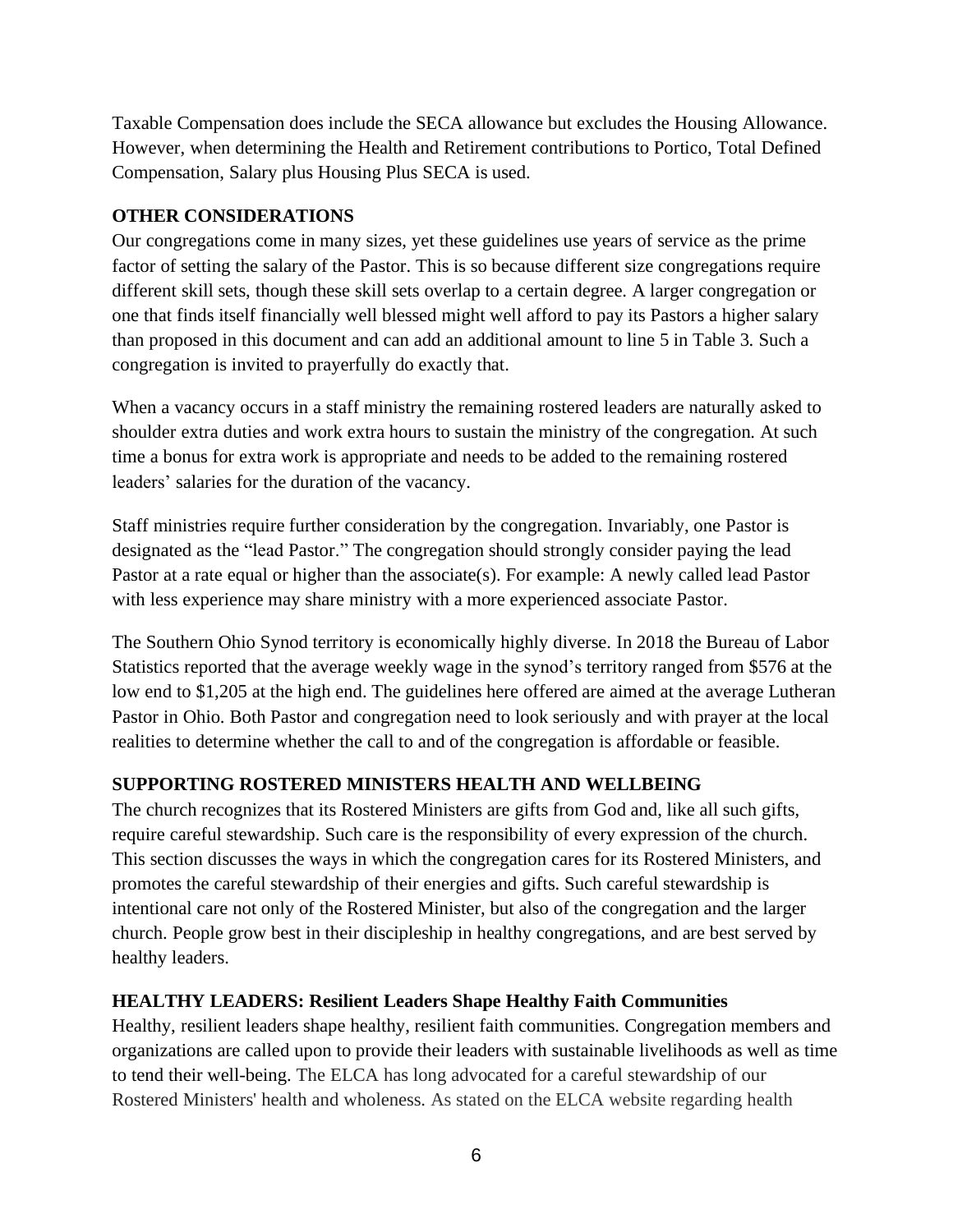and wellness: "Physical and mental health is an essential component of a Christian vocation and is God's intention for every human being. It is vital to our well-being and helps strengthen relationships and enhance our Christian service in our communities and world. Promoting good health is our shared endeavor with God, just as caring for our neighbor's health is an expression of Christian love and service."

Many Rostered Ministers suffer from stress, overweight, high blood pressure and/or high cholesterol, much of which stems from their vocational responsibilities. These unhealthy conditions not only reduce their effectiveness and quality of life, but also contribute directly to the rising cost of the congregation's cost for healthcare benefits. To ensure healthy ministers and to help control rising insurance costs, Rostered Ministers are encouraged to participate in Portico's annual wellness program.

Rostered Ministers and congregations are encouraged to work together to identify methods of safeguarding and improving the physical, emotional, social, intellectual, vocational, and spiritual health and well-being of their Rostered Ministers. Such a discussion should define specific and mutually beneficial practices that respect a Rostered Minister's personal time, establish reasonable work schedules, and encourage a healthy lifestyle. Additionally, congregations are encouraged to promote self-care to ensure healthy congregations and healthy leaders.

# **WORK WEEK**

It often seems that the work of ministry is "never done" and that there are never enough hours in the week. However, Rostered Ministers, like anyone else, need time off from work to replenish and re- energize.

- Rostered Ministers should have two full days off per week. These days off should be granted and encouraged to be free from ministry-related responsibilities.
- For the well-being of the rostered minister and health of the congregation, Rostered Ministers should not schedule work that exceed 50 hours in a single work week.
- The Rostered Minister's schedule (days/hours) may be negotiated as necessary.

# **HOLIDAYS**

The responsibilities of Rostered Ministers often means that they are unable to take advantage of the three-day weekends and other holidays, such as Christmas and Easter, that most other people are able to observe.

- It is recommended, therefore, that the nine to eleven holidays observed by the general public, plus three floating personal days, should be designated as observed holidays by the congregation.
- Considerations should then be given, and Rostered Ministers should be encouraged, to take these days off at another time during the week whenever they cannot be observed because of Pastoral responsibilities.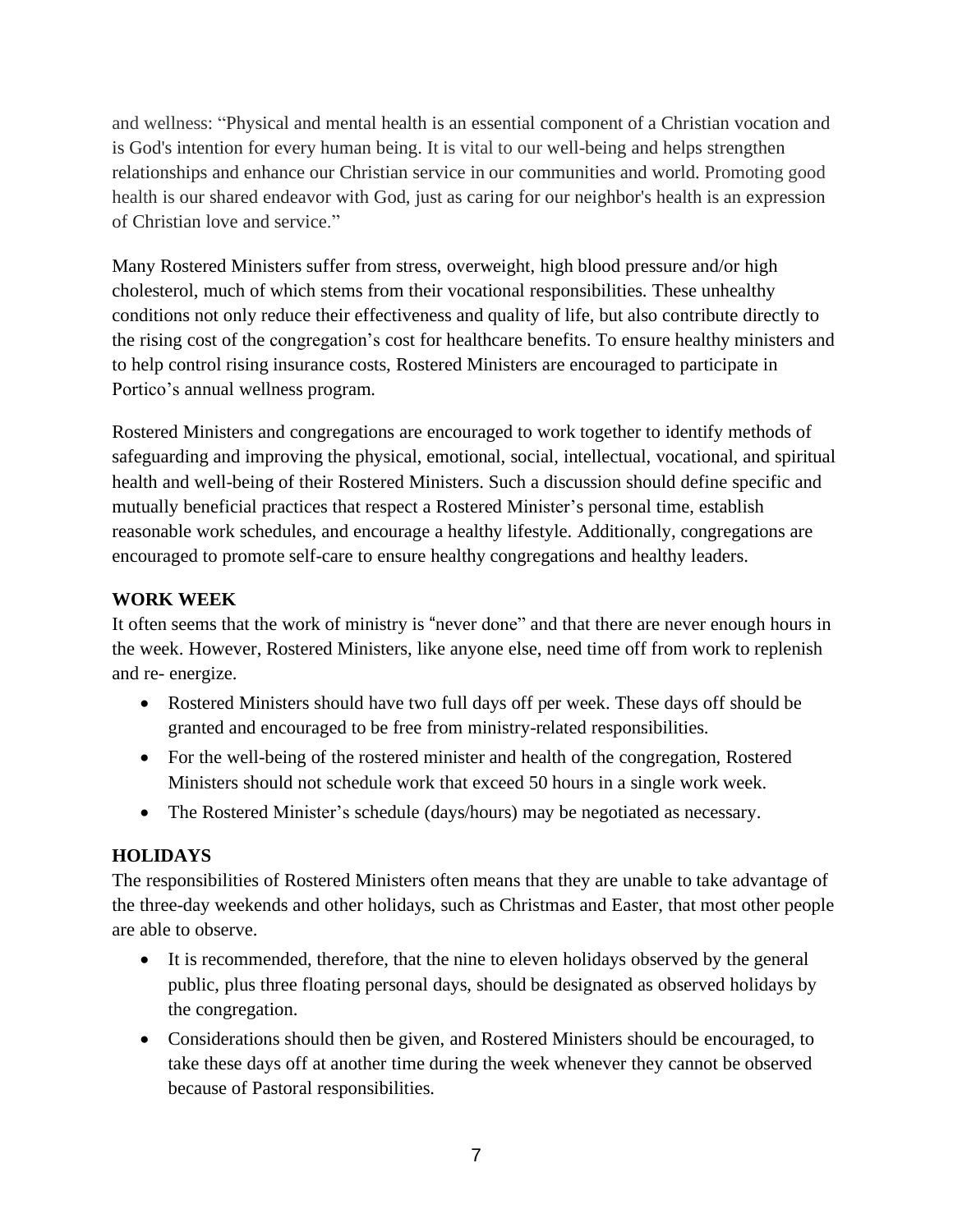#### **VACATION**

- A minimum of four weeks of paid Vacation (including four Sundays) per year is recommended.
- Additional vacation time may be considered and negotiated between the rostered minister and their congregation.

#### **PERSONAL LEAVE FOR FAITH AND SABBATICAL LEAVE**

Time for Personal Leave for Faith or Sabbatical Leave may be offered by the Congregation for all Rostered Ministers.

- For Rostered Ministers serving in the Southern Ohio Synod please see the Personal Leave for Faith for guidance in planning for this special time away for faith renewal.
- Personal Leave for Faith for faith renewal is designed to offer means for planning for time away for faith renewal in congregations that do not have Sabbatical leave policies or for whom extended leave may not feasible. Personal Leave for Faith does not override any Sabbatical leave policies a congregation may already have in place.
- Some congregations offer guidelines for Sabbatical Leave for Rostered Ministers. This time away is to negotiated and planned in these congregations between the Councils and the Rostered Ministers.

# **HEALTH AND FAMILY LEAVE**

Rostered Ministers shall be provided with six work-weeks (additional time may be negotiated) of paid leave, per year, with full salary and benefits for any of the following reasons:

- For the birth of a child, and to care for the newborn child,
- For the adoption of a child, and to care for the newly adopted child,
- For the care of an immediate family member with a serious health condition, and
- For a personal serious health condition in which the Rostered Minister is unable to work,
- Bereavement Leave to grieve and heal from the loss of a family member.\*

\*Rostered Ministers self-care is important to maintaining personal and professional health, therefore, it is recommended that Rostered Ministers take one week to ten days, per incident.

# **CHURCHWIDE AND OTHER COMMITMENTS**

It is important to remember that Rostered Ministers are called by and to the whole church for service in both the church and in the world; this is the connectional nature of our church, serving together.

- Rostered Ministers may be called to serve in ways that take them beyond the congregation.
- Examples may include church-related activities such as serving as a Bible study leader or